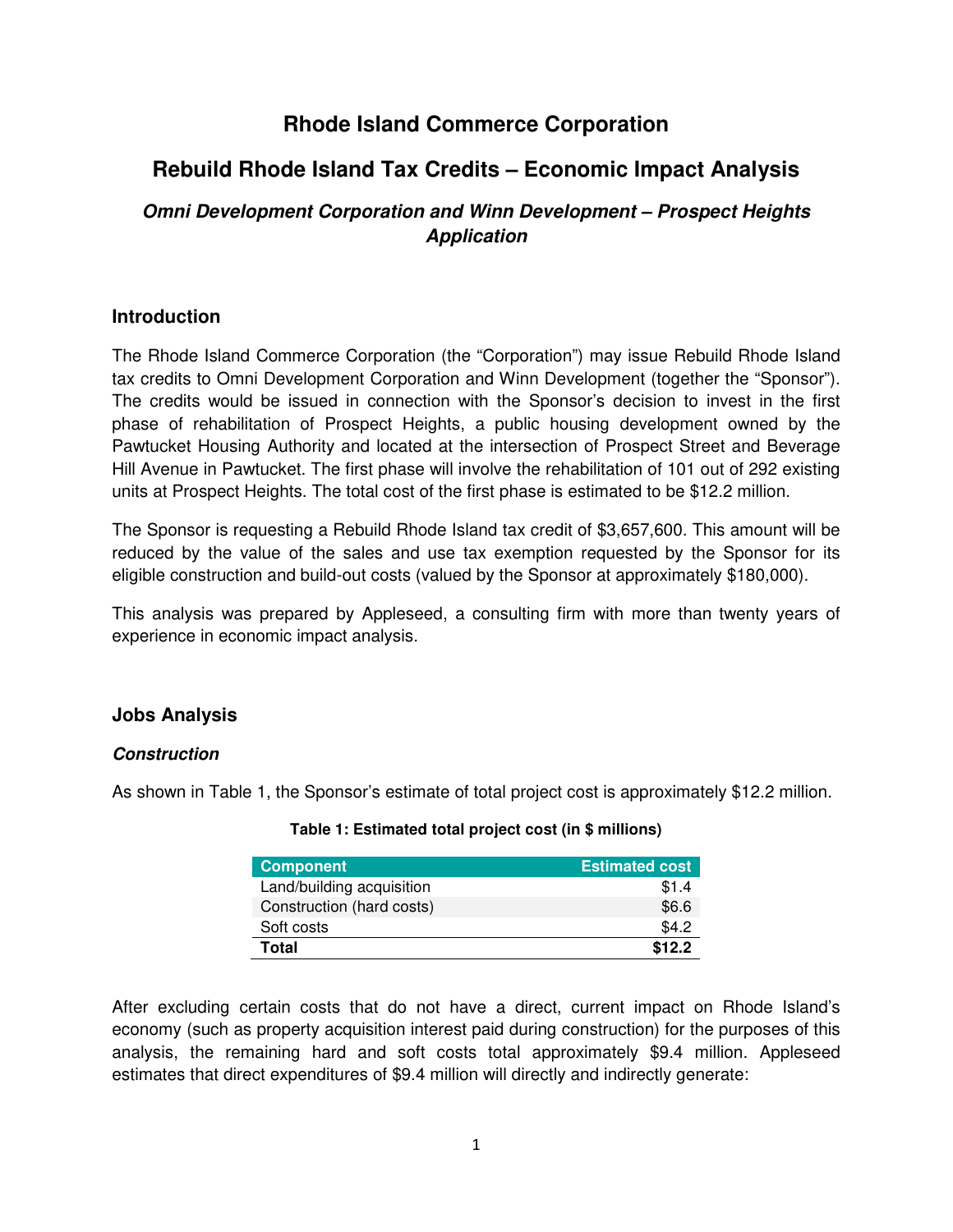- 48 person-years<sup>1</sup> of work in Rhode Island;
- More than \$4.0 million in earnings;
- Approximately \$12.9 million in statewide economic output<sup>2</sup>;
- A projected one-time increase of approximately \$151,000 in personal income taxes paid to the State during construction; and
- A one-time increase of nearly \$6.9 million in Rhode Island's GDP.

These impacts are summarized below in Table 2. The project's *direct impact* is the impact of the company's direct spending on design and construction. Its indirect impact is the effect of spending by contractors for goods and services (insurance, construction materials, etc) purchased from other Rhode Island businesses.

#### **Table 2: Direct and indirect impact of construction spending (employment in person-years; income, value-added and output in millions of 2017 dollars)**

|                     | <b>Employment</b> | <b>Earnings</b> | Value added | <b>Output</b> |
|---------------------|-------------------|-----------------|-------------|---------------|
| Direct Effect       | 48                | \$2.8           | \$4.7       | \$9.4         |
| Indirect Effect     | 27                | 1.3             | 2.2         | 3.5           |
| <b>Total Effect</b> | 75                | \$4.0           | \$6.9       | \$12.9        |

Most of the activity reflected in Table 2 is expected to occur during a construction period lasting from April 2016 through August 2017. The anticipated wage rates for construction jobs are shown below in Table 3. Anticipated wage rates are the median hourly wage for these occupations in Rhode Island.

#### **Table 3: Anticipated wages during construction**

| <b>Occupation</b>    | <b>RI median hourly wage<sup>3</sup></b> |
|----------------------|------------------------------------------|
| Architect            | \$41.70                                  |
| Construction manager | \$52.12                                  |
| Carpenter            | \$19.70                                  |
| Electrician          | \$23.71                                  |
| Plumber              | \$24.03                                  |
| Painter              | \$16.07                                  |
| Laborer              | \$16.77                                  |

<u>.</u>

 $1$  A person-year is equivalent to the time worked by one person who is employed full-time for a year. For example, it could represent the work of two people who are each employed full-time for six months; or the work of one person who is employed half-time for two years.

 $2$  Output is a measure of the total sales by Rhode Island companies (including the "sale" of labor by Rhode Island households) generated by the project.

<sup>&</sup>lt;sup>3</sup> Rhode Island Department of Labor and Training, Occupational Employment Statistics, 2014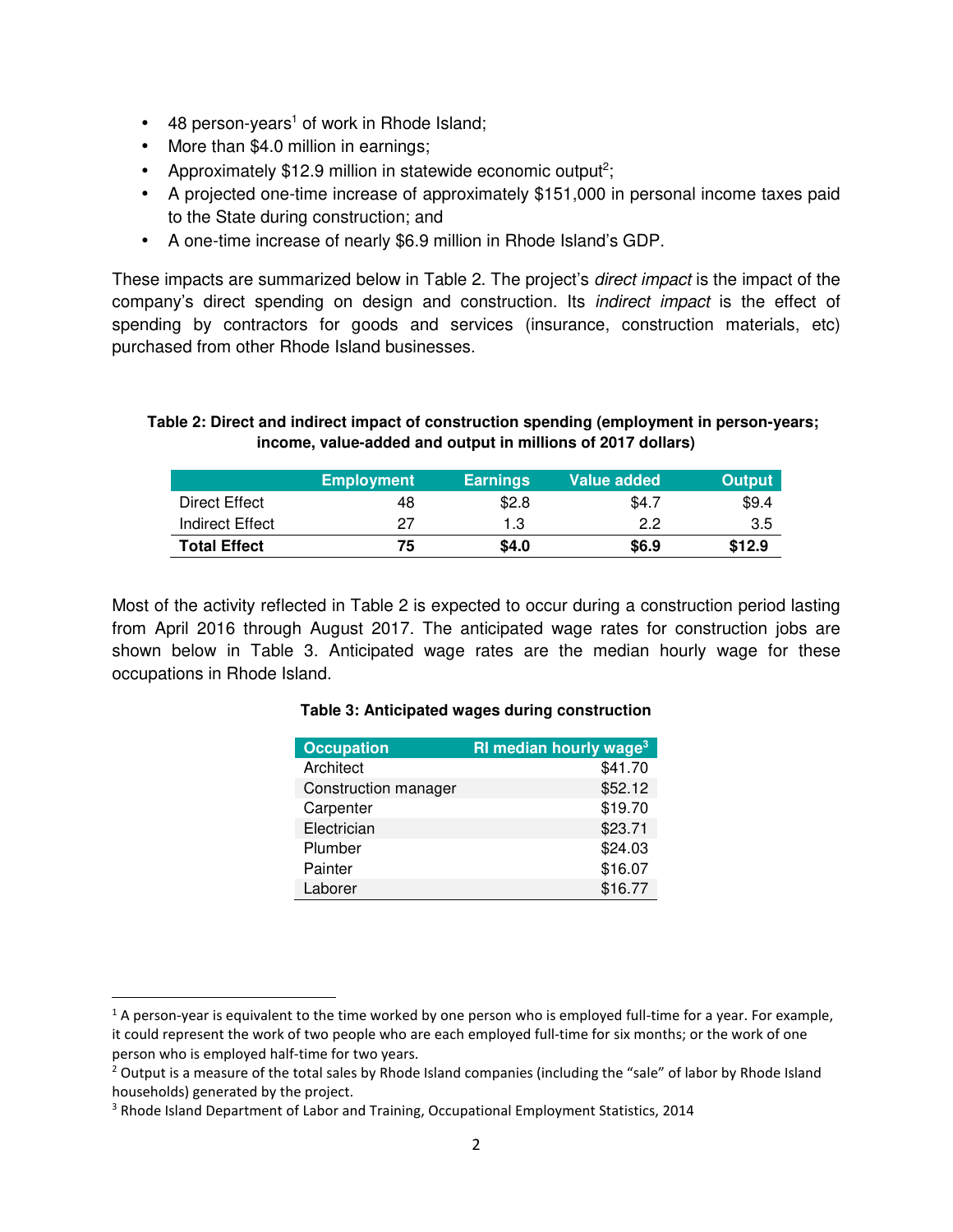Fringe benefits associated with these jobs are expected to be in accordance with industry norms, with the cost of such benefits generally ranging between 22 and 28 percent of wages. Workers who fill these jobs are expected to be drawn primarily from the Providence-Warwick RI-MA New England City and Town Area (NECTA).

#### **Annual operations**

The Sponsor estimates that when the project is completed, four workers will be employed to manage and maintain the rehabilitated property, and that annual operating costs in 2017 (including payroll, utilities, maintenance services, insurance, etc) will total approximately \$785,000. Based on these estimates, Appleseed projects (as shown below in Table 4), that when the project is completed and fully occupied, it will directly and indirectly account for:

- 11 full-time equivalent jobs in Rhode Island, with approximately \$320,000 in annual earnings (in 2017 dollars);
- Approximately \$960,000 in annual statewide economic output;
- A projected gross increase of more than \$14,000 in personal income taxes paid annually to the State (in addition to the nearly \$151,000 in personal income tax revenues cited above that would be generated by spending on construction); and
- An increase of approximately \$570,000 in Rhode Island's annual GDP.

### **Table 4: Direct and indirect impact of annual operations (employment in FTE; income, valueadded and output in millions of 2017 dollars)**

|                     | <b>Employment</b> | <b>Earnings</b> | Value added | <b>Output</b> |
|---------------------|-------------------|-----------------|-------------|---------------|
| Direct Effect       | 104               | \$0.32          | \$0.44      | \$0.73        |
| Indirect Effect     |                   | \$0.07          | \$0.13      | \$0.23        |
| <b>Total Effect</b> | 11                | \$0.39          | \$0.57      | \$0.96        |

The four workers employed directly in management and maintenance of the building will most likely be drawn from neighborhoods within the City of Pawtucket or from other nearby communities.

## **Impact**

<u>.</u>

The state fiscal impacts of the requested tax credits is up to \$3,657,600 in foregone state revenue and/or state expenditures. Direct and indirect economic and fiscal benefits of the proposed project include the estimated state GDP increase of \$570,000, the estimated

<sup>4</sup> In Table 4, direct employment includes both the four workers to be directly employed by the sponsor and six FTE workers whom we estimate would be employed by contractors, primarily in building operations and maintenance.